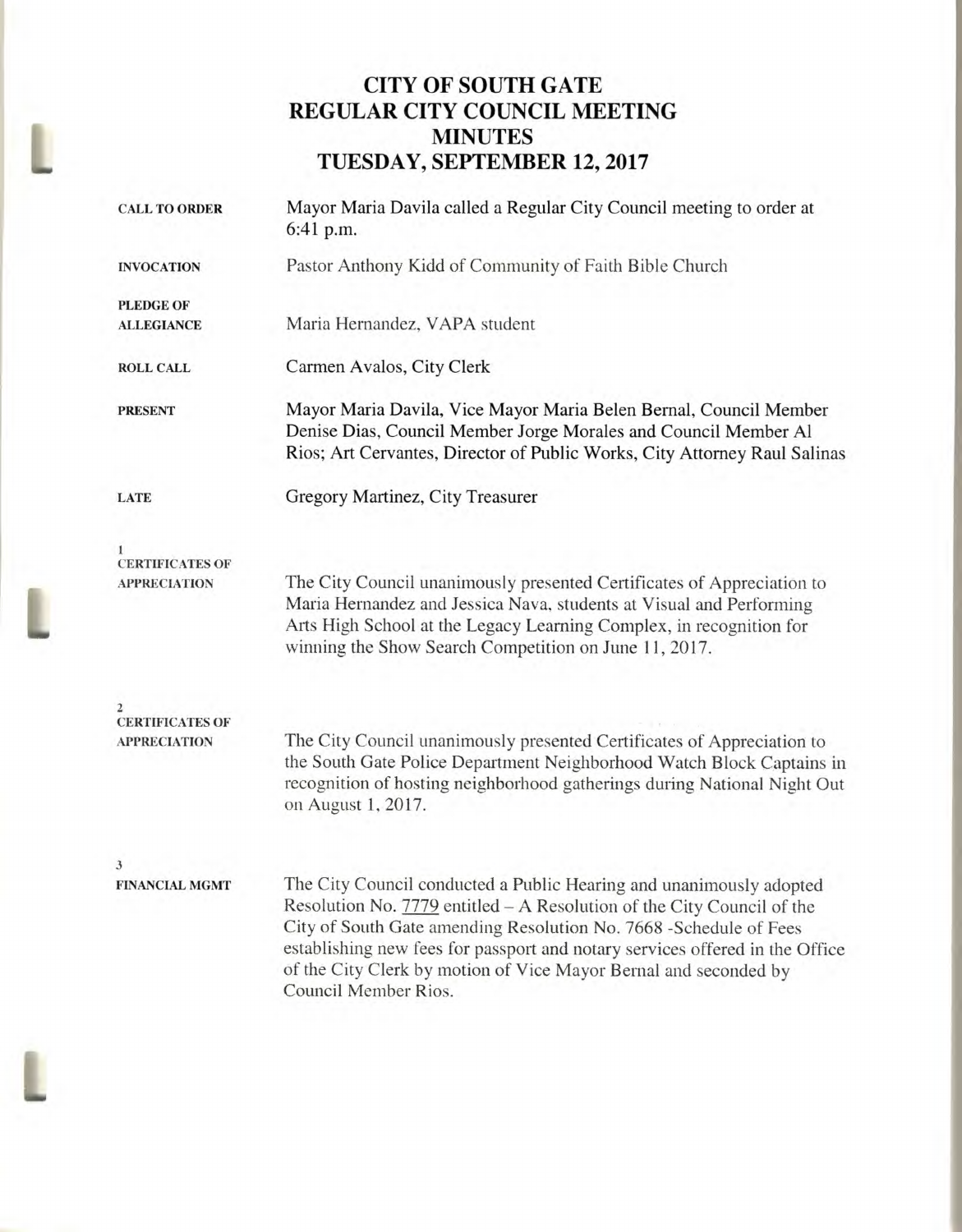| 4                                           |                                                                                                                                                                                                                                                                                                                                                                                                                                                                                                                                                 |  |  |
|---------------------------------------------|-------------------------------------------------------------------------------------------------------------------------------------------------------------------------------------------------------------------------------------------------------------------------------------------------------------------------------------------------------------------------------------------------------------------------------------------------------------------------------------------------------------------------------------------------|--|--|
| <b>DEVELOPMENT</b>                          | The City Council conducted a Public Hearing and unanimously approved<br>A and B by motion of Council Member Morales and seconded by Mayor<br>Davila as amended;                                                                                                                                                                                                                                                                                                                                                                                 |  |  |
|                                             | Finding that the project is Categorically Exempt under Class 32<br>a.<br>(In-Fill Projects) Section 15332 of the California Environmental<br>Quality Act; and                                                                                                                                                                                                                                                                                                                                                                                   |  |  |
|                                             | b.<br>Adopting Resolution No. 7780 entitled - Resolution of the City<br>Council of the City of South Gate approving Density Bonus Permit<br>No. 2017-01 allowing an additional five units to Path Villas at<br>South Gate housing development at 5610 Imperial Hwy.                                                                                                                                                                                                                                                                             |  |  |
|                                             | <b>Amendment:</b> To add the following condition of two full time dedicated<br>staff to provide case management services on the premsis.                                                                                                                                                                                                                                                                                                                                                                                                        |  |  |
|                                             |                                                                                                                                                                                                                                                                                                                                                                                                                                                                                                                                                 |  |  |
| 5<br><b>LAW ENFORCEMENT</b>                 | The City Council conducted a Public Hearing and unanimously authorized<br>the utilization of the 2017 Edward Byrne Memorial Justice Assistance<br>Grant Funds from the U.S. Department of Justice, Bureau of Justice<br>Assistance Grant Funds, for sworn personnel overtime expenses for<br>homeless outreach, special events and unexpected investigations<br>(\$19,948), and the purchase of equipment for the Police Department<br>Fitness and Wellness Center (\$20,000) by motion of Mayor Davila and<br>seconded by Council Member Diaz. |  |  |
| <b>COMMENTS FROM</b><br><b>THE AUDIENCE</b> | Bill De Witt, 5485 Gardendale Street was approached by an organization<br>that operates a museum in Albuquerque, New Mexico and would like to<br>use some items from our museum regarding Dr. Seaborg's work. He<br>would like to have the opportunity to meet with staff and have their<br>recommendations reported back to City Council.                                                                                                                                                                                                      |  |  |
|                                             | Virginia Johnson, 5751 McKinley Avenue spoke on recently approved<br>assembly bills.                                                                                                                                                                                                                                                                                                                                                                                                                                                            |  |  |
|                                             | Nick Godoy, 8611 San Gabriel Avenue spoke on the 1 cent sales tax and<br>would like to see it overturned. He also spoke about parking issues and<br>cars blocking the driveways.                                                                                                                                                                                                                                                                                                                                                                |  |  |
| <b>REPORTS AND COMMENTS</b>                 |                                                                                                                                                                                                                                                                                                                                                                                                                                                                                                                                                 |  |  |
| <b>FROM CITY OFFICIALS</b>                  | Council Member Diaz attended the CrossFit fundraiser for the Police<br>Officer Department and thanked the Multicultural Women's Club for the<br>work they do to raise funds for our youth.                                                                                                                                                                                                                                                                                                                                                      |  |  |
|                                             |                                                                                                                                                                                                                                                                                                                                                                                                                                                                                                                                                 |  |  |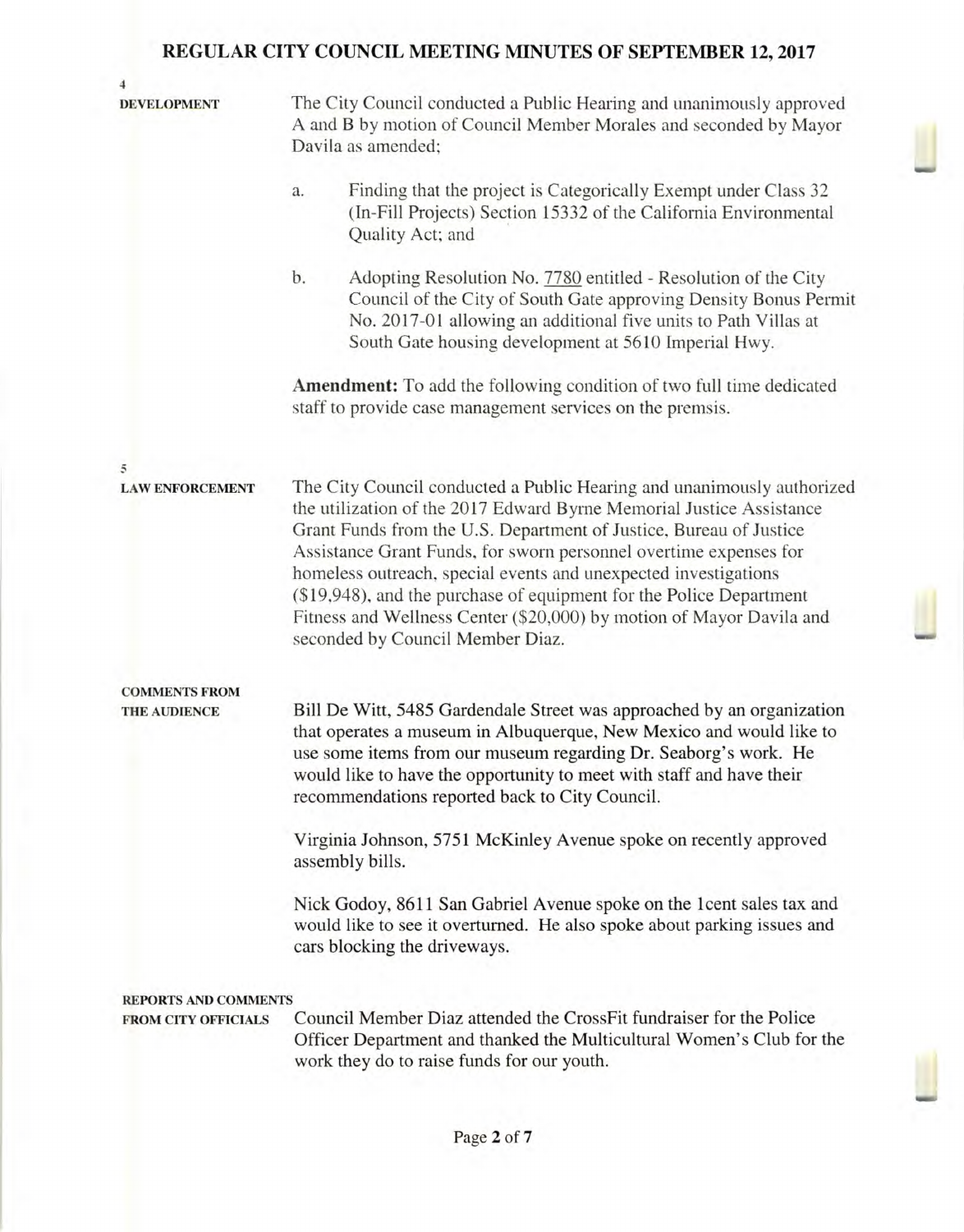#### **REPORTS AND COMMENTS FROM CITY OFFICIALS**

**CONT'D** 

L

City Treasurer Martinez asked if we could adjourn this meeting in memory of Beatriz Varela Zavala long time resident of the City of South Gate.

Council Member Rios announced a Know Your Rights Event at the South Gate Campus at East Los Angeles College, at South Gate Park we will be having a Hispanic Heritage Fiesta in October and the Pat Brown institute from Cal State Los Angeles is hosting a transportation summit which will take place on November 9<sup>th</sup>.

Council Member Morales attended the California Contract Cities Board Meeting and September 13-15 he will be attending the League of California Cities in Sacramento. There is an effort in Sacramento to repeal SB 1 and SB 1000 died.

Vice Mayor Bernal thanked everyone for their well wishes during her ear surgery.

Mayor Davila thanked everyone who supported the Multicultural Woman's Club fundraiser. She attended the school celebrative meeting and met the new principals that were there. Mayor Davila is looking forward to working with the Chamber of Commerce to start "Coffee with the Mayor."

#### **CONSENT CALENDAR** Agenda Items 6, 7, 8, 9, 13, and 15 were unanimously approved by motion of Mayor Davila and seconded by Council Member Morales. Items 10, 11, 12, and 14 were removed for separate discussion.

| <b>&amp; SELECTION</b>        | The City Council unanimously adopted Resolution No. 7781 entitled - A                                                                           |
|-------------------------------|-------------------------------------------------------------------------------------------------------------------------------------------------|
|                               | Resolution of the City Council of the City of South Gate amending                                                                               |
|                               |                                                                                                                                                 |
|                               | Resolution No. 6454 -Salary Resolution and Position Classification Plan                                                                         |
|                               | to create the position of Senior Traffic Engineer in the Public Works                                                                           |
|                               | Department, to approve the corresponding job specification, and to update                                                                       |
|                               | the appropriate salary pay table during consideration of the Consent                                                                            |
|                               | Calendar.                                                                                                                                       |
|                               |                                                                                                                                                 |
| <b>REVENUE &amp; TAXATION</b> | The City Council unanimously adopted Resolution No. 7782 entitled -                                                                             |
|                               | Resolution of the City Council of the City of South Gate approving and<br>adopting the annual Gann Appropriations Limit for Fiscal Year 2017/18 |
|                               | during consideration of the Consent Calendar.                                                                                                   |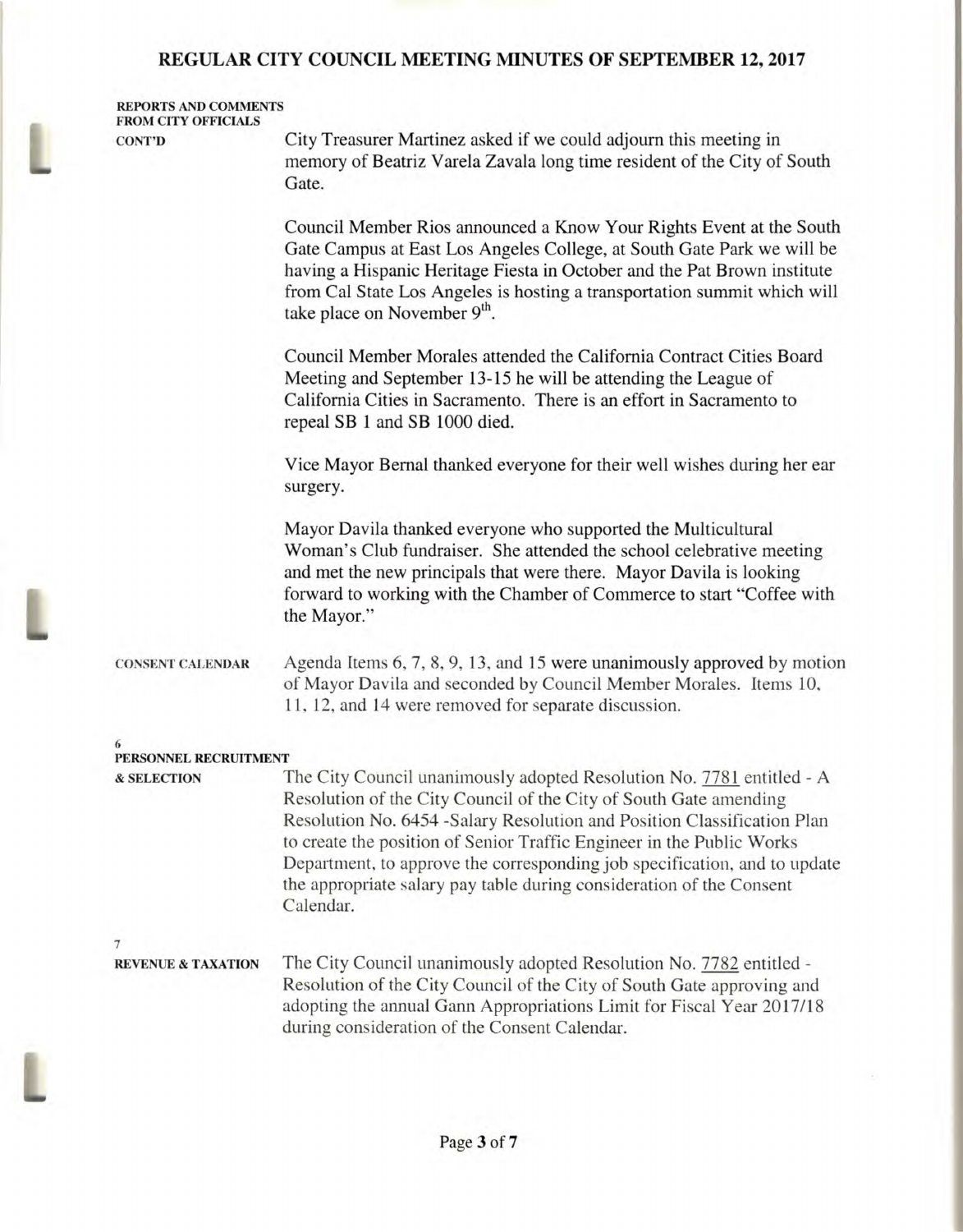| 8<br><b>CITY CLERK RECORDS</b><br><b>MGMT PROGRAM</b> | The City Council unanimously adopted Resolution No. 7783 entitled - A<br>Resolution of the City Council of the City of South Gate amending<br>Resolution No. 7212 - Records Retention Schedule, adding new categories<br>of records to the schedule during consideration of the Consent Calendar.                                                                                                                                                                     |  |
|-------------------------------------------------------|-----------------------------------------------------------------------------------------------------------------------------------------------------------------------------------------------------------------------------------------------------------------------------------------------------------------------------------------------------------------------------------------------------------------------------------------------------------------------|--|
| 9<br><b>COMMUNITY DEV/</b><br><b>HOUSING</b>          | The City Council unanimously approved the Community Development<br>Block Grant (CDBG) Program Sub-recipient Agreements for Fiscal Year<br>2017/18 with during consideration of the Consent Calendar:                                                                                                                                                                                                                                                                  |  |
|                                                       | 1. Fair Housing Foundation (Contract 3363);                                                                                                                                                                                                                                                                                                                                                                                                                           |  |
|                                                       | 2. Southern California Rehabilitation Services (Contract 3364);                                                                                                                                                                                                                                                                                                                                                                                                       |  |
|                                                       | 3. The Salvation Army (Contract 3365);                                                                                                                                                                                                                                                                                                                                                                                                                                |  |
|                                                       | 4. Helpline Youth Counseling (Contract 3366);                                                                                                                                                                                                                                                                                                                                                                                                                         |  |
|                                                       | 5. Tweedy Mile Association (Contract 3367); and                                                                                                                                                                                                                                                                                                                                                                                                                       |  |
|                                                       | Authorized the Mayor to execute the Agreements in a form<br>a.<br>acceptable to the City Attorney.                                                                                                                                                                                                                                                                                                                                                                    |  |
| 10<br><b>TRANSPORTATION</b><br>PLANNING/ADMIN         | The City Council unanimously approved an Agreement, Contract 3368<br>with Biggs Cardosa & Associates, Inc., to provide construction<br>management services for the Firestone Boulevard Regional Corridor<br>Capacity Enhancements Project, Alameda Street to Hunt Avenue, City<br>Project No. 476-TRF, in an amount not-to-exceed \$1,260,027 by motion<br>of Council Member Morales and seconded by Vice Mayor Bernal; and                                           |  |
|                                                       | Authorized the Mayor to execute the Agreement in a form<br>a.<br>acceptable to the City Attorney.                                                                                                                                                                                                                                                                                                                                                                     |  |
| 11<br><b>TRANSPORTATION</b><br><b>PLANNING/ADMIN</b>  | The City Council unanimously approved Change Order No. 4 to Contract<br>No. 3183 with Reyes Construction, Inc., which is needed to fund the<br>additional improvements that were constructed under the Firestone<br>Boulevard Bridge Widening over the Los Angeles River, Phase 4, Federal<br>Project No. HP21L-5257(016), City Project No. 354-ST, for an amount<br>not-to-exceed \$379,839 by motion of Council Member Morales and<br>seconded by Mayor Davila; and |  |
|                                                       | Authorized the Director of Public Works/City Engineer to execute<br>a.<br>Change Order No. 4.                                                                                                                                                                                                                                                                                                                                                                         |  |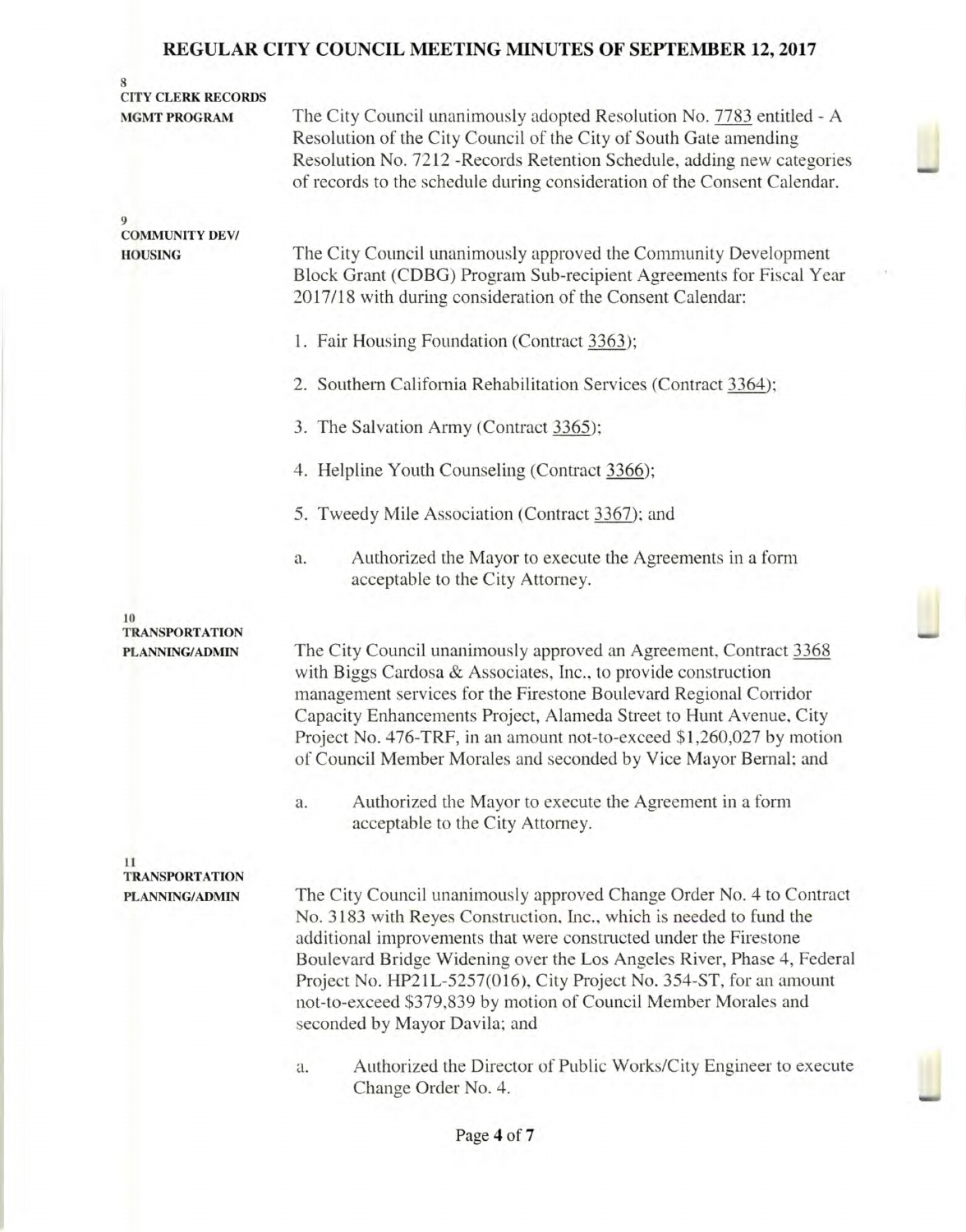L

L

| 12<br><b>STREETS/SIDEWALKS/</b>    |                                                                                                                                                                                                                                                                                                                                              |  |  |
|------------------------------------|----------------------------------------------------------------------------------------------------------------------------------------------------------------------------------------------------------------------------------------------------------------------------------------------------------------------------------------------|--|--|
| <b>LANDSCAPING</b>                 | The City Council unanimously adopted the Local Streets and Roads<br>Funding Program Project List for Fiscal Year 2017/18 to comply with<br>Senate Bill 1 requirements by motion of Council Member Morales and<br>seconded by Mayor Davila; and                                                                                               |  |  |
|                                    | Appropriated \$562,625 in Senate Bill 1 funds from the Fiscal Year<br>a.<br>2017/18 estimated distribution to CDBG Citywide Sidewalk<br>Improvement, Phase V, City Project No. 566-ST.                                                                                                                                                       |  |  |
|                                    |                                                                                                                                                                                                                                                                                                                                              |  |  |
| 13<br><b>PARKING &amp; TRAFFIC</b> | The City Council unanimously accepted the completion, effective June 27,<br>2017, of construction of the traffic signal improvements at California<br>Avenue and Tweedy Boulevard and at State Street and Firestone<br>Boulevard, performed by Elecnor Belco Electric, Inc. during consideration<br>of the Consent Calendar; and             |  |  |
|                                    | Directed the City Clerk to file a Notice of Completion with Los<br>a.<br>Angeles County Recorder's Office.                                                                                                                                                                                                                                   |  |  |
| 14                                 |                                                                                                                                                                                                                                                                                                                                              |  |  |
| <b>CITY MEMBERSHIPS</b>            | The City Council unanimously supported the League of California Cities<br>proposed Resolutions for the 2017 Annual Conference by motion of<br>Mayor Davila and seconded by Vice Mayor Bernal:                                                                                                                                                |  |  |
|                                    | A Resolution of the League of California Cities calling upon the<br>a.<br>Governor and Legislature to enter into discussion with League and<br>other public safety stakeholders to identify and implement<br>strategies that will reduce the unintended negative impacts of<br>existing criminal law; and                                    |  |  |
|                                    | b.<br>A Resolution of the League of California Cities supporting<br>Legislation amending Government Code Section 38611 to clarify<br>the definition of local control, providing broad statutory authority<br>for local officials to determine emergency service levels, and direct<br>emergency medical response within their jurisdictions. |  |  |
|                                    |                                                                                                                                                                                                                                                                                                                                              |  |  |
| 15<br><b>MINUTES</b>               | The City Council unanimously approved the Special Meeting minutes of<br>July 18, 2017 and August 1, 2017 during consideration of the Consent<br>Calendar; and                                                                                                                                                                                |  |  |
|                                    | Approved the Special and Regular Meeting minutes of June 13,<br>a.<br>2017, June 27, 2017, July 11, 2017 and July 25, 2017.                                                                                                                                                                                                                  |  |  |
|                                    |                                                                                                                                                                                                                                                                                                                                              |  |  |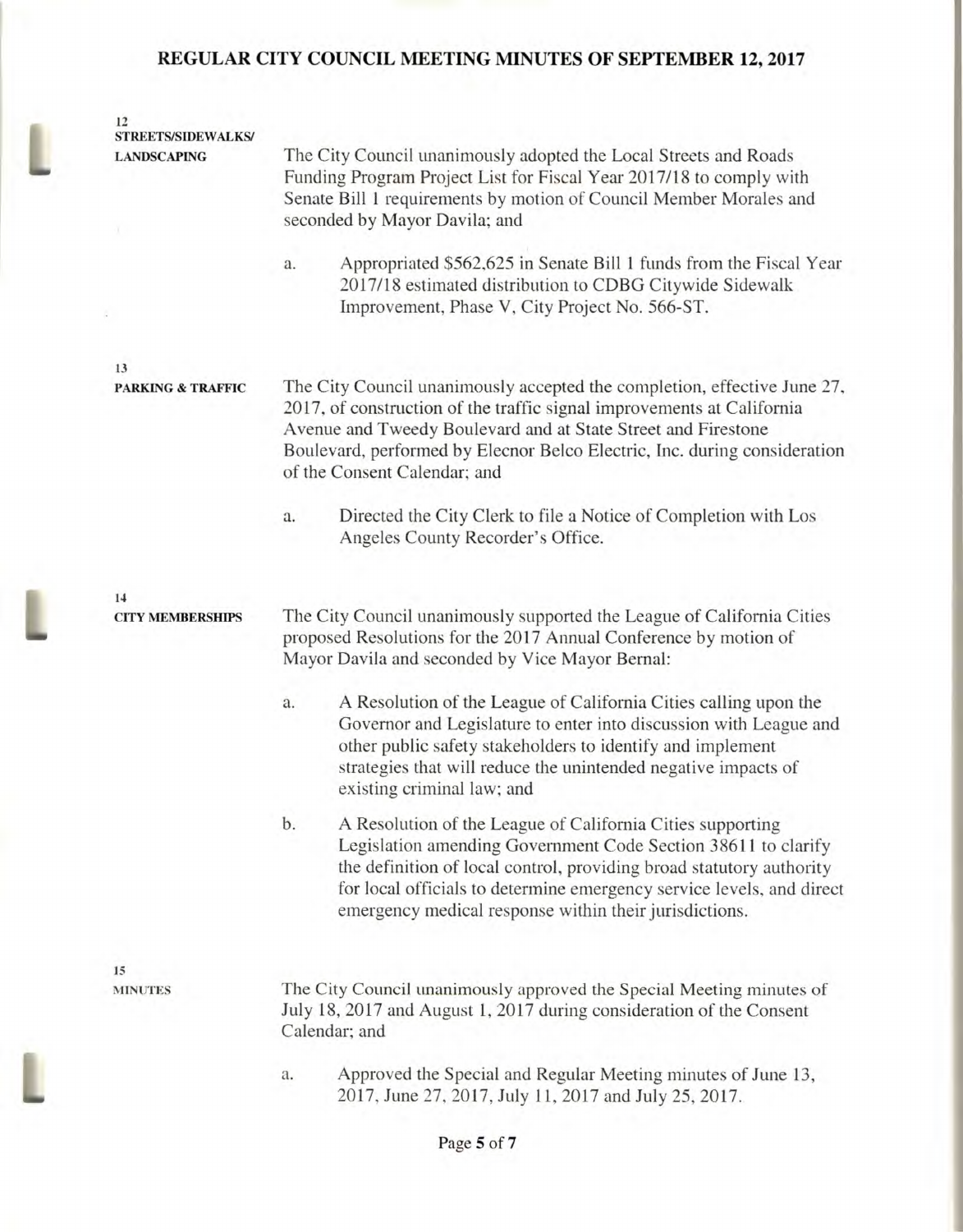| 16<br><b>TOWING POLICIES/</b><br><b>SERVICES</b> | The City Council considered on how to proceed with the current towing<br>and storage services Franchise Agreements with options listed below:                  |                                                                                                                                                                                                                                                 |  |
|--------------------------------------------------|----------------------------------------------------------------------------------------------------------------------------------------------------------------|-------------------------------------------------------------------------------------------------------------------------------------------------------------------------------------------------------------------------------------------------|--|
|                                                  | a.<br>December of 2019: OR                                                                                                                                     | Extending the current non-exclusive Franchise Agreements with<br>both service providers for an additional two years through                                                                                                                     |  |
|                                                  | b.<br>Agreement for towing and storage services; OR                                                                                                            | Extending the current non-exclusive Franchise Agreement with<br>only one of the service providers for an additional two years<br>through December of 2019, and grant an exclusive Franchise                                                     |  |
|                                                  | c.                                                                                                                                                             | Extending the current non-exclusive Franchise Agreement with<br>only one of the service providers for an additional two years<br>through December of 2019, and release a Request For<br>Qualifications (RFQ) for an additional tow provider; OR |  |
|                                                  | d.<br>storage service.                                                                                                                                         | Do not extend the current non-exclusive Franchise Agreements for<br>either of the tow providers and release an RFQ for new towing and                                                                                                           |  |
|                                                  | Item B was unanimously approved by motion of Mayor Davila and<br>seconded by Council Member Diaz.                                                              |                                                                                                                                                                                                                                                 |  |
|                                                  |                                                                                                                                                                |                                                                                                                                                                                                                                                 |  |
| 17<br><b>CITY COUNCIL</b>                        | The City Council considered receiving and filing a report regarding public<br>notifications for City meetings, public hearings and development projects.       |                                                                                                                                                                                                                                                 |  |
|                                                  | This item was moved to the City Council meeting of September 26, 2017.                                                                                         |                                                                                                                                                                                                                                                 |  |
| 18                                               |                                                                                                                                                                |                                                                                                                                                                                                                                                 |  |
| <b>WARRANTS AND</b><br><b>CANCELLATIONS</b>      | The City Council unanimously approved the Warrants and Cancellations<br>for September 12, 2017, by motion of Vice Mayor Bernal and seconded by<br>Mayor Davila |                                                                                                                                                                                                                                                 |  |
|                                                  | Total of Checks:<br>Voids:<br>Total of Payroll Deductions:<br>Grand Total:                                                                                     | \$2,620,393.90<br>(5,408.20)<br>S<br>290,107.84<br>\$2,324,877.86                                                                                                                                                                               |  |
|                                                  | Cancellations: 73074, 71852, 71853, 72994                                                                                                                      |                                                                                                                                                                                                                                                 |  |